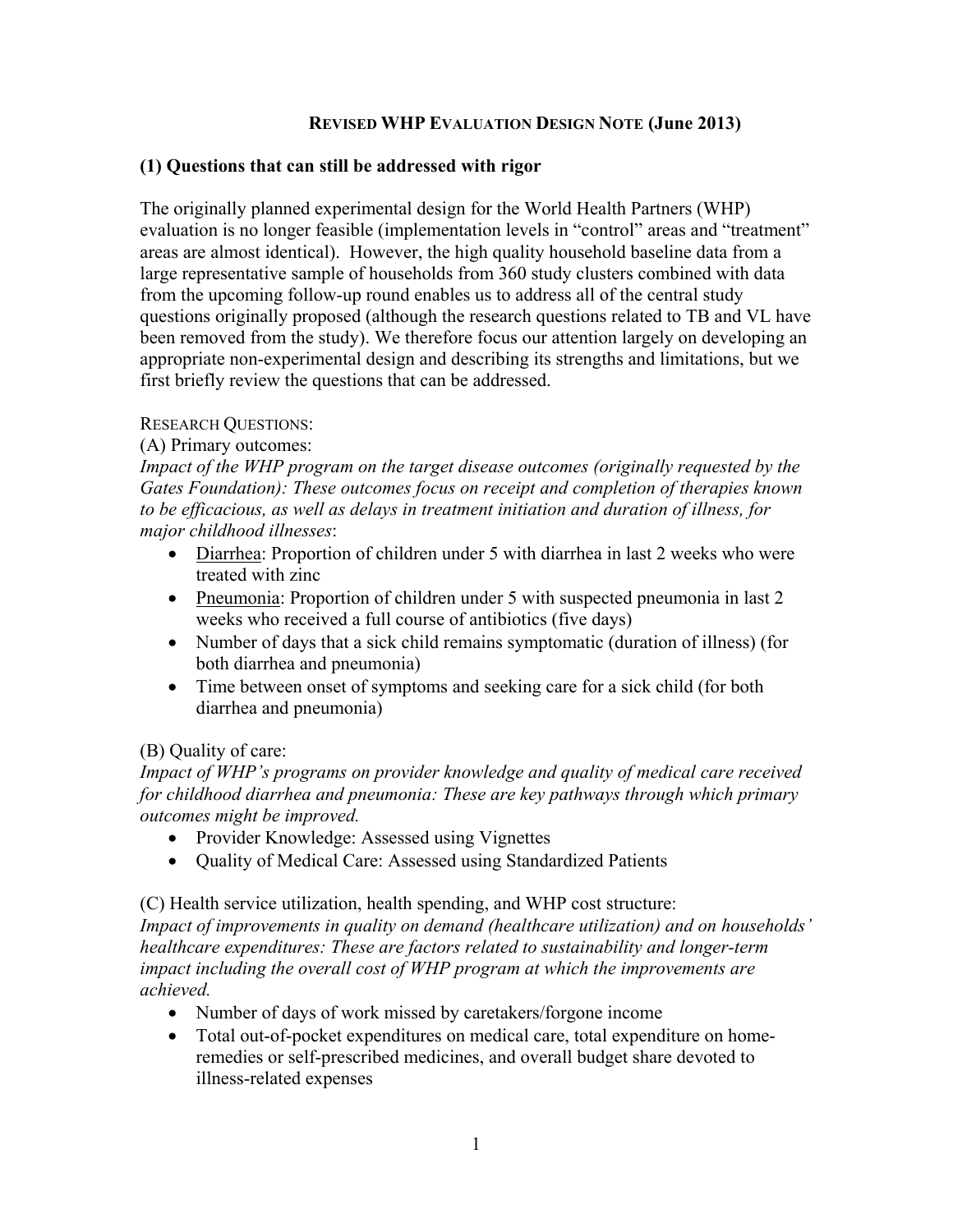• Total and marginal costs of service delivery by WHP and how these relate to total service volume and time/experience in providing services

# **(2) The intended design (including alternatives) now that the experimental design is no longer feasible.**

The theory of change underlying the WHP model is that improvements in service quality (through technology, training, standardization, and supply-chain engineering) coupled with demand-generation (to reach a substantial share of the Bihar population with higher quality services) will improve primary outcomes. As with the original experimental design, provider and household surveys enable us to distinguish supply-side improvements (service quality), demand-side changes (service use/market share), and how they combine to influence study outcomes.

However, we propose a revised study design that takes into account the fact that study areas where WHP implementation has happened might be different from those in which it did not. Given the richness of our baseline data, we propose to use a methodology known in economics as difference-in-differences (DD) and in epidemiology as controlled beforeafter design.<sup>1</sup> In brief, this approach isolates differential changes over time (between baseline and follow-up) in outcomes of interest between implementation and nonimplementation study clusters, attributing changes in outcomes to implementation of the program. *(In attached appendices, we provide several of our papers as examples of highimpact applications of this methodology, and we also provide an extended analysis of the assumptions required for this approach to be sound showing that these assumptions hold for the WHP evaluation).* 

Under plausible assumptions (which we explain and assess below), this DD method takes into account pre-existing differences between implementation and non-implementation clusters by comparing *changes* in the outcome variables rather than the *levels* of the outcome variables (as would be possible in a randomized controlled trial). For example, if the *increase* in the proportion of children with diarrhea who are treated with zinc is 0.2 in implementation areas but only 0.05 in non-implementation areas (after accounting both for a observed potential confounders as well as unobserved confounders that remain fixed over time), then WHP program will be estimated to have an impact of 0.15 on this outcome.

More formally, to estimate the impact of WHP's programs on an individual level outcome *y* (for example, whether or not a child with diarrhea was treated with zinc), we estimate the following basic regression equation:

$$
y_{thct} = \alpha_0 + \alpha_1 WHP_{ct} + \alpha_2 X_{thct} + \alpha_3 K_{ct} + \gamma_c + \theta_t + \varepsilon_{thct}, \ t = 1,2
$$

where  $y_{ihct}$  refer to the value of the outcome variable of interest for individual *i* living in household *h* in cluster *c* at time  $t$  (=1 for baseline and 2 for follow-up),  $WHP_{ct}$  takes

<sup>1</sup> Cochrane Review: http://ccg.cochrane.org/non-randomised-controlled-study-nrs-designs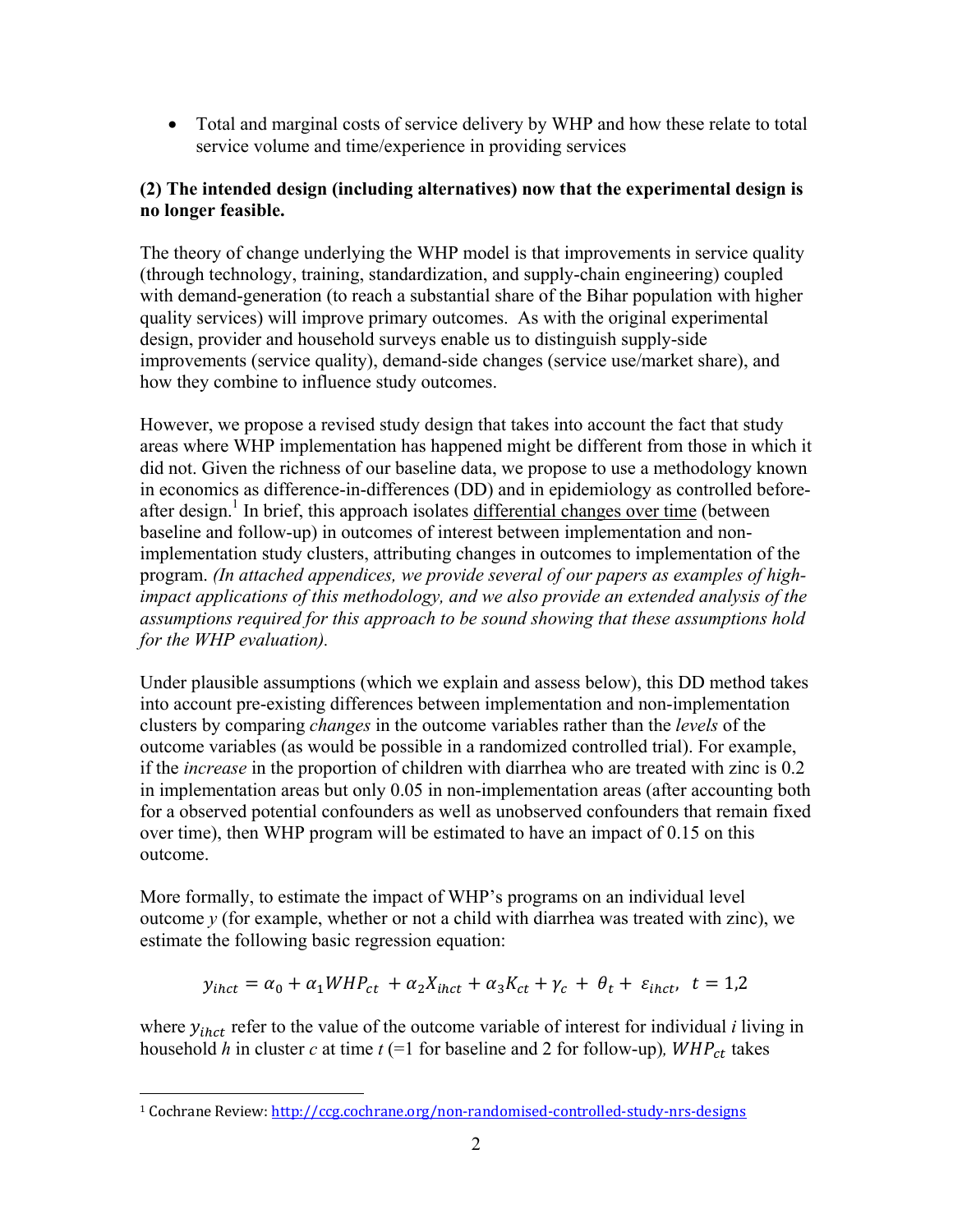value 1 in the WHP program has been implemented in cluster *c* in time *t* and 0 if not,  $X_{thct}$  are individual *i* and household *h* observable characteristics which are recorded in the rich dataset that has and will be collected (dwelling characteristics, assets, socioeconomic variables),  $K_{ct}$  refers to any cluster-level time-varying characteristics that are measurable (e.g., differences in the total population/total number of households in villages enumerated at baseline and study follow-up),  $\gamma_c$  are cluster-level fixed effects that control for time invariant characteristics of each cluster, and  $\theta_t$  are time period fixed effects that control for unobservable shocks that affect all households surveyed in each period. The parameter of interest, which estimates the impact of the WHP intervention on the outcome variable  $y$ , is  $\alpha_1$ .

This methodological approach can also easily be adapted to analyze how the WHP program differentially impacts households with certain characteristics. Of particular interest are Below Poverty Line (BPL) households because their fees for WHP consultations are fully subsidized. In consultation with WHP and the Gates Foundation, we will develop a list of other important household characteristics by which we can assess heterogeneous program impact.

Our study design can also be used to estimate changes in provider knowledge (measured using vignettes) and quality of care provided in study clusters (measured using Standardized Patients) under WHP's programs with estimating equations of the following basic form:

$$
y_{pct} = \alpha_0 + \alpha_1 WHP_{ct} + \alpha_2 X_p + \alpha_3 K_{ct} + \gamma_c + \theta_t + \varepsilon_{i hct}
$$

where  $y_{pct}$  refer to provider knowledge or service quality for provider  $p$  operating in cluster *c* at time *t* (1 for follow-up and 0 for baseline),  $WHP_{ct}$  takes value 1 in the WHP program has been implemented in cluster  $c$  in time  $t$  and  $0$  if not, ,  $X_{pct}$  are provider  $p$ time invariant characteristics (year of birth, qualifications and basic facility characteristics at the time of baselines)  $K$  refer to refers to any cluster-level measurable time-varying characteristics,  $\gamma_c$  are cluser-level fixed effects absorbing time invariant characteristics of each cluster, and  $\theta_t$  are time period fixed effects to control for unobservable shocks that affect all providers surveyed in each period.

Although improvements in provider knowledge and quality of care are central pathways through which WHP might improve the treatment of childhood diarrhea and pneumonia, it is important to distinguish demand- and supply-side effects in evaluating the WHP program. For example, even if WHP effectively improved the quality of services available through affiliated providers, this will do little to improve appropriate treatment in local populations if local residents do not use WHP-affiliated provider services at high rates relative to other providers (i.e., if WHP does not have a large market share). Our design and use of provider quality assessments together with household surveys allows us to distinguish these demand- and supply-side factors (both on average for the entire study population and for BPL households who pay lower prices when visiting WHP providers and for whom effects could be more likely). In doing so, the evaluation will be able to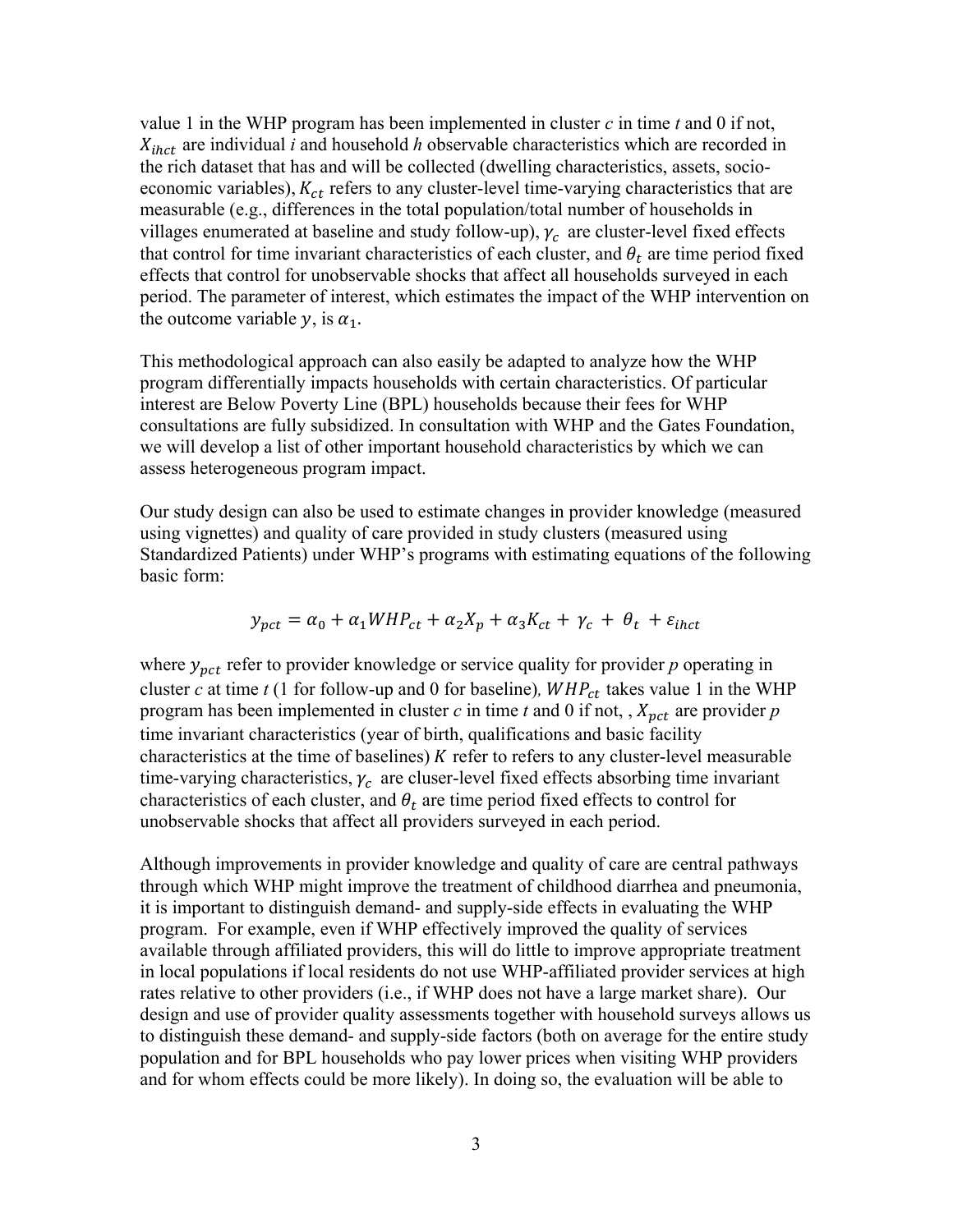identify if further improvements are better focused on improving service quality or on increasing coverage (or market share) in local populations.

We also highlight that there are ways that the WHP program could influence population health without working through provider knowledge and quality. WHP operates a largescale distribution program for of affordable and quality-assured drugs. Because these medicines are often cheaper than market alternatives, compliance with treatments may improve. WHP has also introduced a network of inexpensive, quality-assured lab tests that may increase diagnostic capabilities in ways that cannot be captured by the Standardized Patient methodology. Our household survey will be able to detect changes that occur through all of these pathways, and they will also allow us to study the anatomy of how households choose providers (with potential insights for how WHP could expand its coverage of local populations/market share).

Relative to the original experimental design, the main limitation of the difference-indifference approach that we propose is that unobserved time-varying factors may still play a confounding role (the DD method allows for unobserved potential confounders that are fixed over time, and the rich data we have from baseline and follow-up allows us to observe and account for a broad set of time-varying candidate confounders). There are well-accepted practices in applied statistics for assessing the extent to which the assumptions of the DD method does not pose interpretational problems. Specifically, we can test the degree to which the implementation of WHP's programs is correlated with pre-existing trend differences in child health and survival outcomes. Doing so requires data on child health outcomes collected at multiple points in time prior to program implementation. Because our baseline data set is a single cross-section, we use data from the District-level Household and Facility Surveys (DLHS) to test this 'parallel trends' assumption. Importantly, when we examine these 'parallel trends', we find little evidence of systematic correlations between intensity of WHP program implementation and preexisting trends infant and neonatal mortality. These details are shown Appendix 1.

We also use our baseline evaluation data to test for differences in characteristics between study clusters in which WHP has and has not implemented programs to date. The advantage of doing so relative to the DLHS analysis is that we are able to make these comparisons at the study cluster level. The disadvantage is that we are only able to test for differences in child health *levels* rather than trends between implementation and nonimplementation areas. We do not find any evidence of broad level differences between implementation and no implementation clusters in either key study outcomes or related variables, even without applying the appropriate multiple comparison corrections. Like the DLHS analysis of pre-existing district trends, this cluster-level analysis suggests that implementation is not strongly linked to differences in levels of the key study outcomes and that a difference-in-difference design is a reasonable approach for the evaluation.

Finally, we note that we have extensive experience conducting impact evaluations using this methodological approach, both in India and elsewhere. We attach two examples in an appendix (one is a recent evaluation not yet published of the Gujarat's Chiranjeevi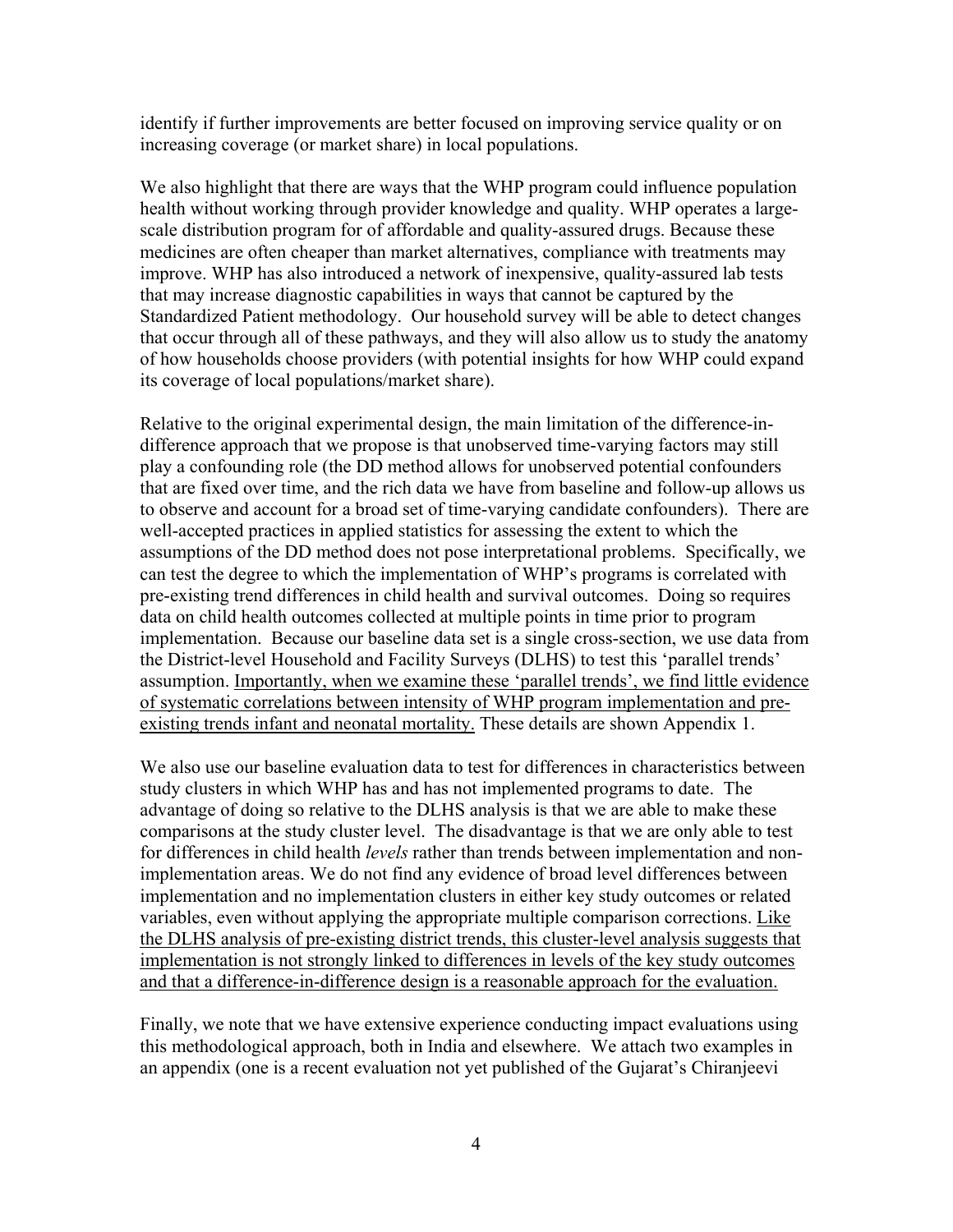Scheme, the other is an evaluation of President's Emergency Plan for AIDS Relief (PEPFAR) in Africa published in the *Journal of the American Medical Association*).

## **(3) Revised timeline**

The *ideal* time to collect the follow-up data is May-October 2014 to coincide with the timing of the baseline, making the two waves comparable in terms of seasonal patterns of weather and disease. Moreover, this will give enough time for WHP to further their program, as current implementation is still behind its goals. According to our monitoring data, WHP is currently implementing in a third of the study clusters (131 clusters, as of June 19, 2013). Based on our communication with WHP, the MiniRemedi application has suffered some technical challenges but they anticipate that it will be ready for distribution in 3 to 4 months from now. Consequently, by May 2014 the WHP program is likely to be operating in approximately 40%-60% of the clusters.

However, given the urgency that the Foundation and WHP face for evidence on the impact of WHP program, and possible mechanisms, it is possible to conduct the followup data collection earlier (as early as December 2013, for example), although this strategy would create challenges with seasonal variation. The DD strategy accommodates such differences across the implementation and non-implementation areas, it is important to note that diarrheal diseases and pneumonia are prone to seasonal variation.

With the baseline study data, cleaning, and coding the data along with addressing issues of matching household data with provider data took several additional months. Based on this experience and planned modifications in the data collection, we expect to have a clean dataset from the follow-up round ready for analysis in 3 months after field work is completed. We expect to present analysis on main research questions in the next 3 months, and draft manuscripts to be circulated for comments in 6 months after receipt of data. This timeline is estimated based on availability of research support at levels requested in our supplement budget.

| Assuming data collection starting December 2013:                 |                  |
|------------------------------------------------------------------|------------------|
| Preparation work (modification of questionnaires, protocols):    | Aug-Dec 2013     |
| Completion of Household Data Collection:                         | April 2014       |
| Completion of Provider Data Collection:                          | May 2014         |
| Datasets ready for analysis:                                     | <b>July 2014</b> |
| Preliminary findings presented at MLE:                           | October 2014     |
| Draft Manuscripts for comments:                                  | January 2015     |
| Full set of papers presented at MLE:                             | March 2015       |
| All papers submitted, and dataset transferred to the foundation: | <b>July 2015</b> |
| <b>Assuming data collection starting May 2014:</b>               |                  |
| Preparation work (modification of questionnaires, protocols):    | Jan-May 2014     |
| Completion of Household Data Collection:                         | September 2014   |
| Completion of Provider Data Collection:                          | October 2014     |
|                                                                  |                  |

Datasets ready for analysis: December 2014